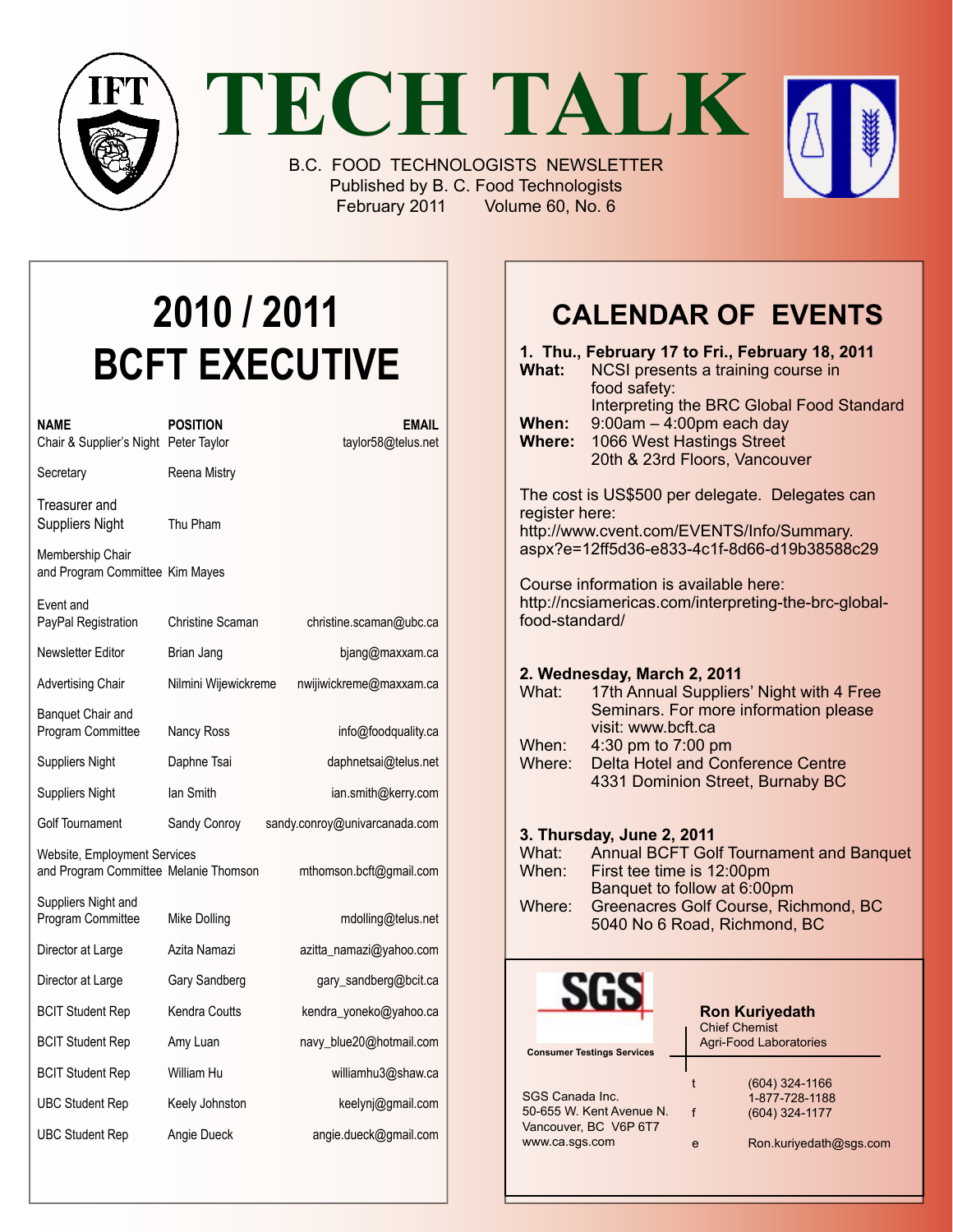### **2011 Annual BCFT Suppliers' Night and Free Seminars**

BC Food Technologists invites you to attend in our 17th Annual Suppliers' Night table top event. Our event will be held on Wednesday March 2nd, 2011.

Our show creates an opportunity for networking and displaying of your products and services to R&D Technologists, Food Scientists, Purchasers, and Senior Managers from leading food and beverage manufacturers in B.C.

With the Vancouver Olympics now behind us, we have been able to return to our seasonal dates to coincide with the Portland and Seattle Supplier's Night Events.

We are excited to return to the same location as last year. It is central and convenient for both suppliers and attendees. More information on accommodations and directions to/from the airport and the Delta Burnaby Hotel and Conference Centre can be found on: www.deltahotels.com. The Delta Burnaby Hotel and Conference Centre is conveniently located off the TransCanada (# 1) Highway near the Willingdon exit in Burnaby, B.C.

| Wednesday, March 2, 2011          |
|-----------------------------------|
| 4:00 pm to 7:30 pm                |
| Delta Hotel and Conference Centre |
| 4331 Dominion Street, Burnaby, BC |
| Members \$5                       |
| Non-members \$10                  |
| Students \$5                      |
|                                   |

4 Free seminars will be offered (details beginning on Page 3).

Time: Seminar 1 and 2 held concurrently from 2:30 to 3:30pm Seminar 3 and 4 held concurrently from 3:30 to 4:30pm Cost: None, pre-registration is required

Pre-registration for the seminars is mandatory as there is a 20 person limit per seminar. Deadline for registration is February 16, 2011. Please register with Thu Pham at thu. pham@olympicdairy.com.

For more information, please visit our website at www. bcft.ca or contact:

 Peter Taylor (604) 506-0686 ptaylor@bcft.ca Michael Dolling (604) 538-9626 mdolling@bcft.ca Ian Smith (604) 821-0924 ian.smith@bcft.ca Jack Phillips (604) 533-3991 jphillips@bcft.ca

D<del>ebr</del>o DIVISION OF PREMETALCO INC. Email: vlo@debro.com

Cell: (778) 245-2211

**Vernon Lo, M.Sc.** *Western Region Sales Manager*

130- 18279 Blundell Road Customer Service Richmond, British Columbia Tel: 1-866-294-7914 Canada Fax: 1-877-294-7929 V6W 1L8 customerservice@debro.com

# *Let's Honour BC's Best Through CIFST Awards!*

Because BCFT is in the unique position of being a section of CIFST (Canadian Institute of Food Science and Technology) members may be eligible for a wide number of awards, depending on the national organization to which they are affiliated.

CIFST also has several annual awards designed to recognize the "endeavours and contributions of members to the Institute and the food industry". Descriptions and nomination forms can be found at https://secure.cifst.ca/default. asp?ID=851. Deadline for CIFST awards nominations is February 28, 2011.

Check out the available awards, and get those nominations in. It's always wonderful to have our members recognized nationally.



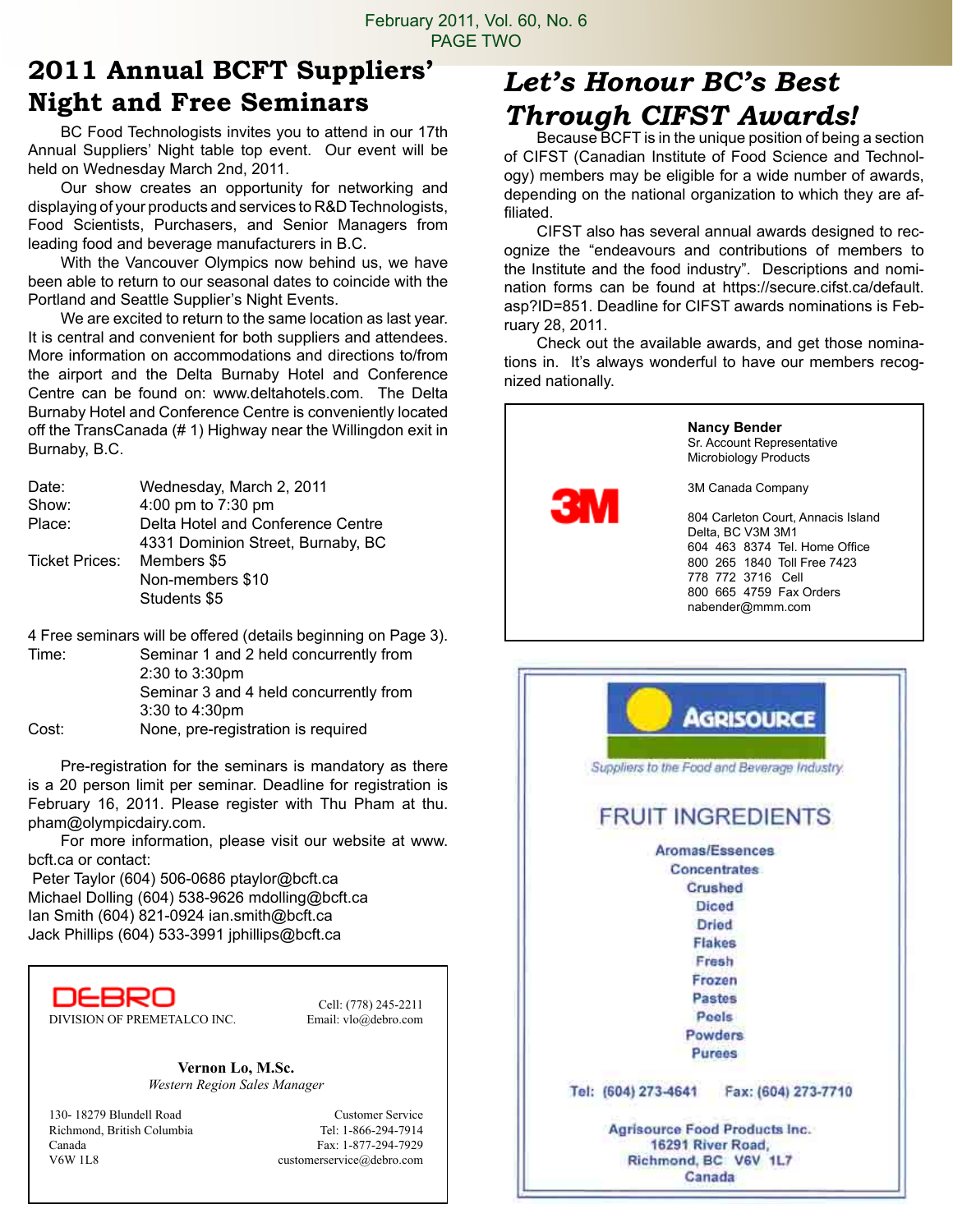# **Suppliers' Night Free Seminars**

#### **Seminar 1: Salt Reduction**

Guylaine Trachy, Technical Director *Kerry Ingredients and Flavors*

Time and Place: 2:30-3:30pm in the Firenze Room

Sodium reduction is a huge issue for the food industry: we will review the Canadian Government's sodium reduction strategy as well as the sensory and preservative functions of salt. We will explore substitution possibilities and solutions and have a selection of sodium reduced products to taste.

Guylaine Trachy is the Technical Director for the flavour division of Kerry Ingredients and Flavours in Canada. She is based at the plant in Granby, Quebec and has worked for the company for 15 years. She is Flavour Chemist certified by The Society of Flavor Chemists in the USA.

#### **Seminar 2: The Global Food Safety Initiative**

Merat Moinazad Tehrani, M.Sc., M.Eng.

*SGS Lead Auditor, Compliance Vice President at IEH/MEI Labs.* Time and Place: 2:30-3:30pm in the Venezia Room

In the current global market, many major retailers and branded food manufacturers require their suppliers to comply with Global Food Safety Initiative (GFSI) recognized standards. The main schemes currently approved by the GFSI are:

• British Retail Consortium (BRC) Global Standard for Food Safety

• Dutch Hazard Analysis Critical Control Point food safety system (Dutch RvA HACCP)

- Food Safety System Certification (FSSC) 22000
- International Food Standard (IFS)
- Safe Quality Food (SQF)

This seminar is intended to be an overview of the GFSI program to help participants understand the pros & cons of each standard as well as the issues involved with complying with the standards.

Merat Moinazad Tehrani, M.Sc., M.Eng., has more than twenty years of experience in auditing food safety & quality management systems. He is the only RABQSA Certified Food Safety Lead Auditor in the US. In the capacity of Food Safety & Quality Lead Auditor at SGS, Merat has performed numerous audits for food and pharmaceutical manufacturers, laboratories and farms in compliance with ISO, SQF, HACCP, and GxP standards and regulations.

#### **Seminar 3: Health & Functional Foods – Stabilizer Applications and Label Declarations.**

Kimio Tsuchiya, Strategic Account Manager *TIC Gums*

Time and Place: 3:30-4:30pm in the Firenze Room

This seminar explores the main applications of stabilizers in Health and Functional Foods and the issues related to labeling declarations for health and functional food stabilizers. The seminar covers both theory and applications and will be of interest to anyone involved in the development, production and legislative aspects of such products.

Kimio Tsuchiya, M.Sc., is Strategic Accounts Manager at TIC Gums and works in North America and overseas at the forefront of stabilizer applications. Kimio has over twenty years of experience working in the field and assisting customers with formulating successful products.

### **Seminar 4: Formulating Products with Heart**

#### **Healthy Sunflower Oil**

Leo Manning, Innovation and Enterprise Officer *Technology Crops International* Chris Gould, *National Sunflower Association*

Time and Place: 3:30-4:30pm in the Venezia Room

Since the BC government introduced trans fat regulations in late 2009, food manufacturers and foodservice operators have been struggling to make bakery and other products compliant with the new regulations. In this seminar you will learn about the following topics, with a particular focus on sunflower oils and how they have been successful in overcoming these formulation issues and how they will provide structure and texture in bakery and confectionery applications.

• Stability, fry and shelf-life of a variety of oils, including NutriSun™, a new "solid" oil

• How blending oils can assist you with trans fat and cost reductions

- Health Canada's trans fat labeling requirements
- health benefits and consumer perceptions

Leo Manning has held a number of key roles in the oils/ fats and food ingredients business and holds the position of Innovation and Enterprise Officer at Technology Crops International, a global leader in delivering sustainable, traceable, and assured solutions from plants. Leo recently held the position of Sales Director, North America and Director of Business Development at Loders Croklaan and he holds a M.B.A. from Northern Illinois University.



| Dempsey<br>corporation                                         |                                                        |                                                                                                                               |
|----------------------------------------------------------------|--------------------------------------------------------|-------------------------------------------------------------------------------------------------------------------------------|
|                                                                | Dennis McTavish<br><b>Account Manager</b>              |                                                                                                                               |
| 18663-60A Avenue<br>Surrey, British Columbia<br>Canada V3S 7P4 | teŀ<br>fax <sup>.</sup><br>cell <sup>-</sup><br>$TF^+$ | 604 575 3188<br>604.575.3184<br>778 839 1432<br>1.800.268.6798<br>dennis@dempseycorporation.com<br>www.dempseycorporation.com |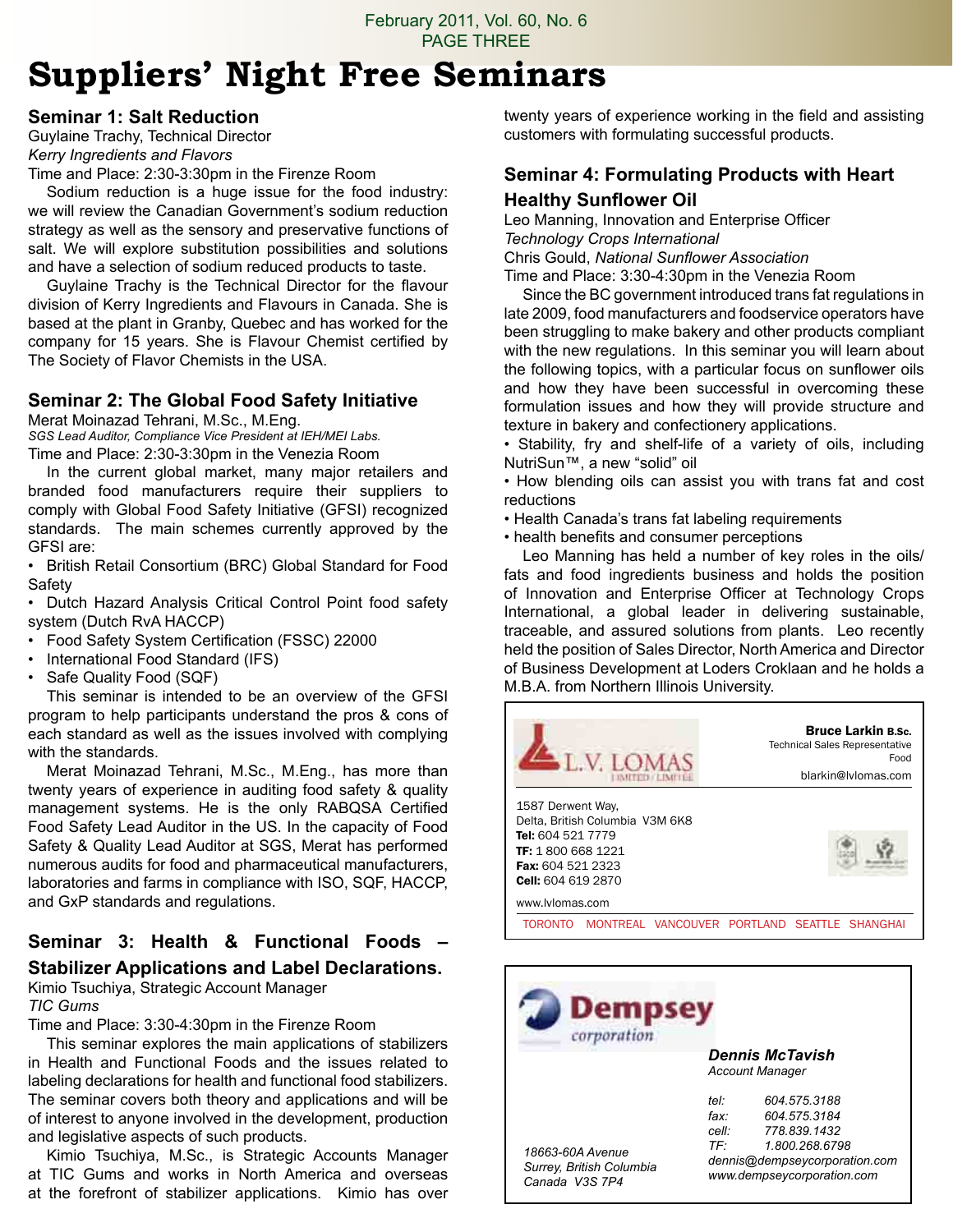# Why are food manufacturers switching to Sunflower Oil?

### Canadians want natural foods and 86% believe sun oil is a healthy oil!

#### Give your customers a healthy choice **SUNFLOWER OIL IS:**

- . High in monounsaturates, which help reduce bad cholesterol and increase good cholesterol
- . Trans fat free and low in saturates
- . Has more Vitamin E than other oils

#### Solve your product formulation challenges **SUNFLOWER OIL HAS:**

- . Greater stability/superior shelf-life due to only a trace of Omega 3
- . Longer fry-life<sup>3</sup> than other oils
- . Light neutral taste that is significantly better than other oils<sup>1</sup>

#### To test or purchase sunflower oil contact one of the suppliers listed below:

#### ADM-800-637-5843 Brenntag Canada Inc. - 866-516-9707 Cargill - 905-333-8794 Fazio Foods International Ltd - 604-253-2668 LV Lomas Ltd. - 905-458-1555

Nealanders International Inc. - 800-263-1939

#### Organic and Conventional Expeller-Pressed

SunOpta Grains & Foods Group - 800-297-5997 x 116 Wilbur Ellis Company - 519-735-7441

#### Have a question about Sunflower Oil? Email sunoilreport@harbingerideas.com



Buy USA Sunflower Oil 1 www.sunflowernsa.com

- 1. Research conducted by IPSOS-ASI Ltd., January, 2010.
- 2. Jenkins, DJA et al., Canadian Medical Association Journal. November 1, 2010. (10.1503/cmaj.092128)
- 3. Fry study conducted by Cargill, spring 2009.
- 4. Research conducted at USDA/ARS National Center for AG Utilization Research, Pooria, IL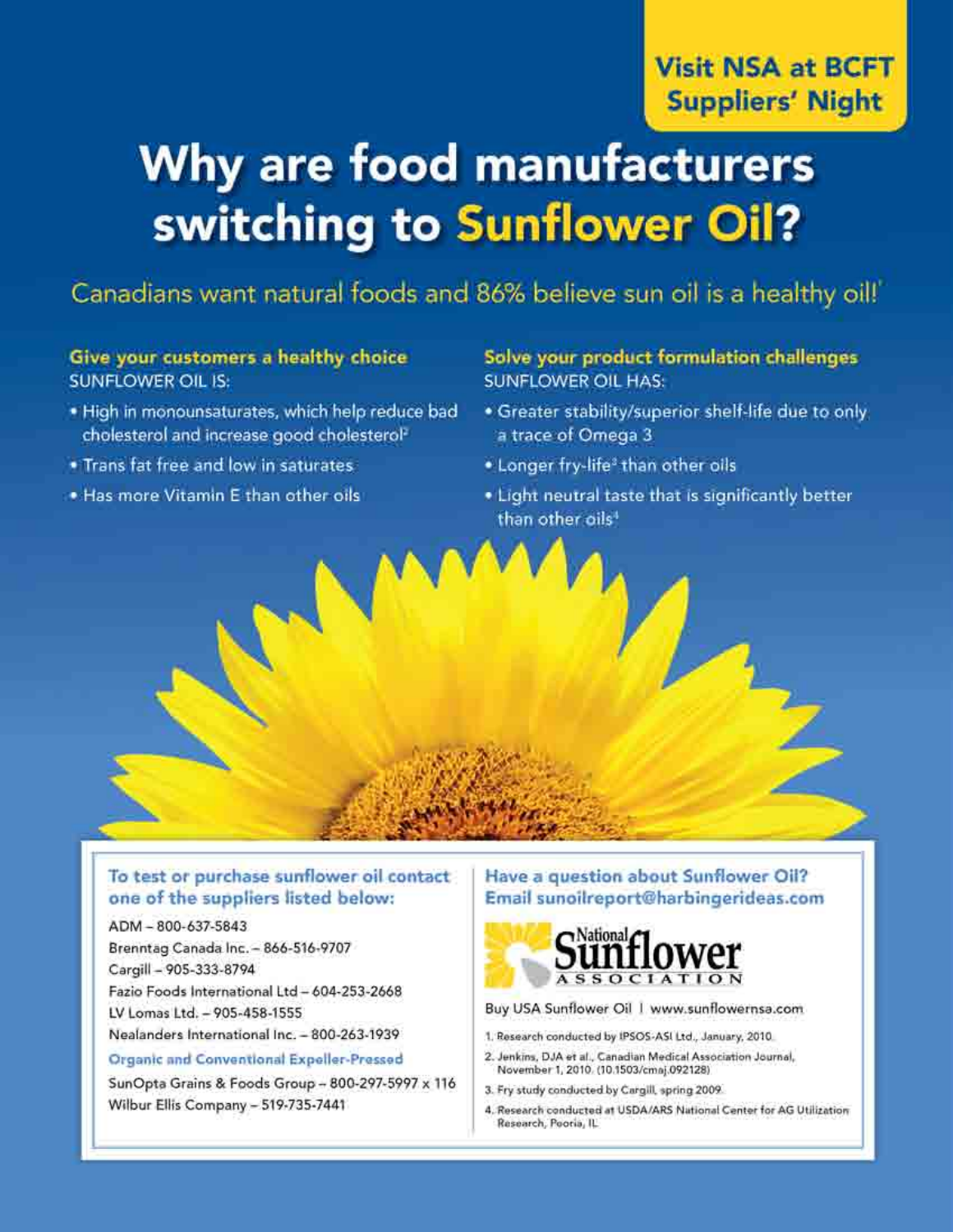# *The BCFT Is Looking For You!*

As you know the BCFT is run entirely by volunteers and once again we are soliciting members for their interest in participating in next year's executive. We will have a number of vacancies to fill. Help keep our flame burning bright.

If you are interested in volunteering please contact Peter Taylor - ptaylor@bcft.ca.

# **For Employers & Job Searchers**

BCFT sponsors 'no-charge' job postings and resume postings on our website. Please ensure the posting is in pdf or word document form. Optionally, we can provide a form for the job posting.

Check out the current positions available at this link. http://bcft.ca/Positions\_available.htm

For more information or to post a job, contact Melanie Thomson at webmaster@bcft.ca.







# **Expertise in Food Analysis**

- Microbiology
- Food Chemistry
- Nutritional Labelling
- **Residue Testing**
- **Environmental Monitoring**  $\blacksquare$

Tel: 604 734 7276 Toll free: 1 800 665 8566 foodsafety-yvr@maxxamanalytics.com

www.maxxam.ca



Saturated Fat Trans Fat

 $12<sub>C</sub>$ 

Cholesterol

otassium

Sodium

 $ct_{all}$ 











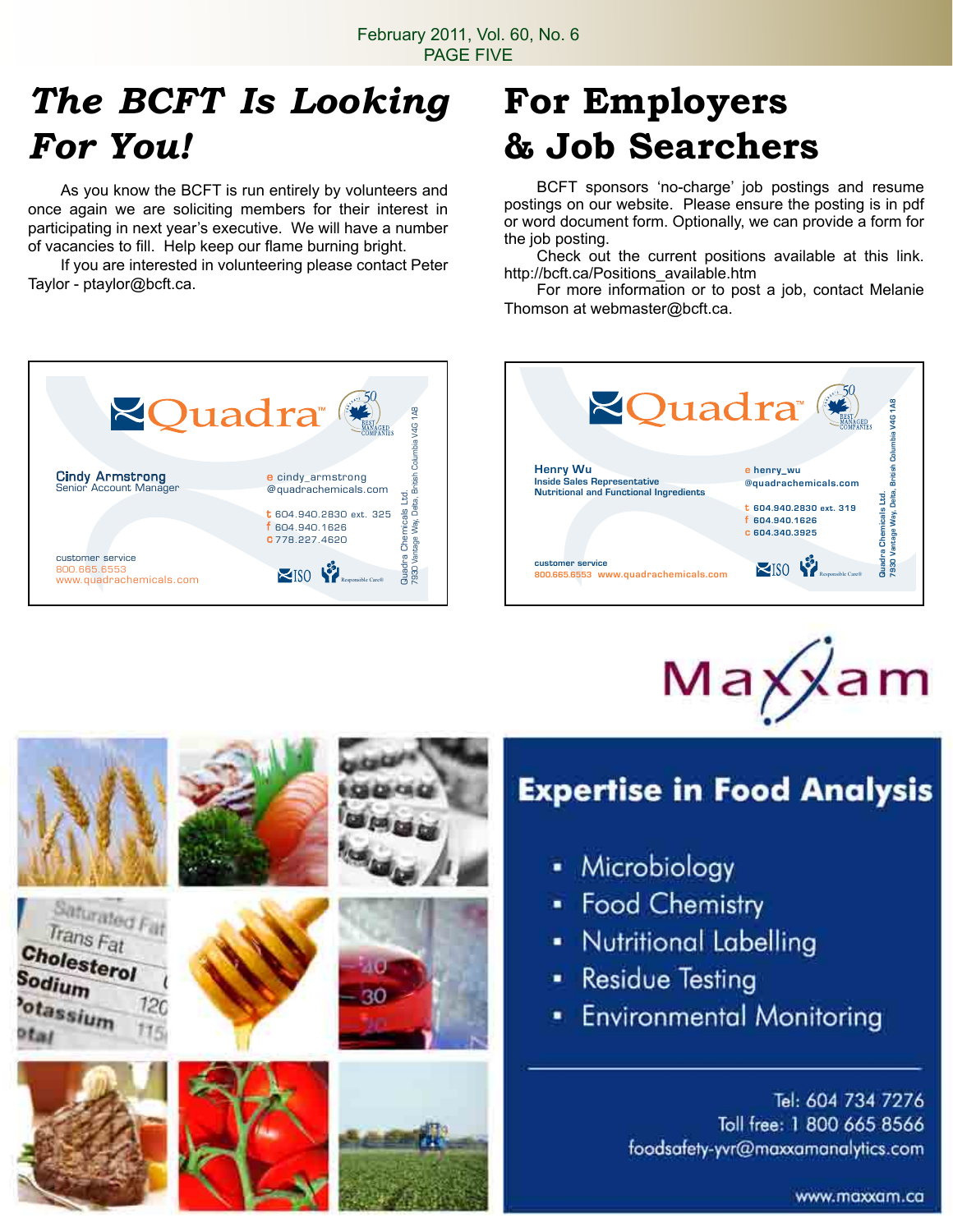# *Think About Advertising in Tech Talk*

You can't afford to miss this opportunity to advertise with us!

**Tech Talk** is published approximately nine times a year by the British Columbia Food Technologists Association (BCFT). As the official publication of the association, *Tech Talk*  reaches the local audience of individuals in the Food Science and Technology profession - your ad in *Tech Talk* will keep you on top of our readership of more than 300 individuals. For complete details on placing your ad in Tech Talk, contact:

Nilmini Wijewickreme Maxxam Analytics 4606 Canada Way Burnaby, BC, V5G 1K5

Tel: 604-734-7276 Fax: 604-731-2386 E-mail: nwijewickreme@maxxam.ca

We accept ready-to-print copy of your ad in PDF or TIFF format in color or black and white, or a hard copy of business cards. The advertisements also can be sent via e-mail in any sort of digital format. For example, a highresolution (300 dpi or better) scanned copy, or digital format (e.g., EPS or PDF) of the ad.

| <b>Business card</b>       | $(4" \times 2")$  | \$30  |
|----------------------------|-------------------|-------|
| Page Sponsor               | $(8" \times 2")$  | \$50  |
| 1/4 Page Sponsor           | $(4" \times 5")$  | \$60  |
| $\frac{1}{2}$ Page Sponsor | $(8" \times 5")$  | \$90  |
| <b>Full Page Sponsor</b>   | $(8" \times 10")$ | \$150 |

*Rates indicated are on per issue basis. Discounts up to 10% are available for advertising in multiple issues.*





#### **Lucie Nicholls** General Manager

#212-1515 Broadway Street Port Coquitlam, BC V3C 6M2 Canada

Tel: 604-468-9800 Toll Free: 1-866-468-9800 Fax: 604-468-9801 Cell: 604-866-9804 www.carmiflavors.com lucienicholls@carmiflavors.com

**Sandy Conroy** Sales Representative Food and Pharmaceuticals

**Univar Canada Ltd.** 9800 Van Horne Way Richmond, BC V6X 1W5



Cell 604 813 9996 Fax 604 231 5294 TF 1 800 663 9628 (BC Only) sandy.conroy@univarcanada.com www.univarcanada.com



Michael Dolling **REGION MANAGER • WESTERN CANADA** mdolling@nealanders.com

#201-7950 Huston Road, Delta, BC V4G 1C2 **PHONE** 604-940-4181 **CELL** 604-940-4180<br>**FAX** 604-940-4180 www.nealanders.com **FAX** 604-940-4180 www.nealanders.com

**TORONTO MONTREAL VANCOUVER CALGARY EDMONTON**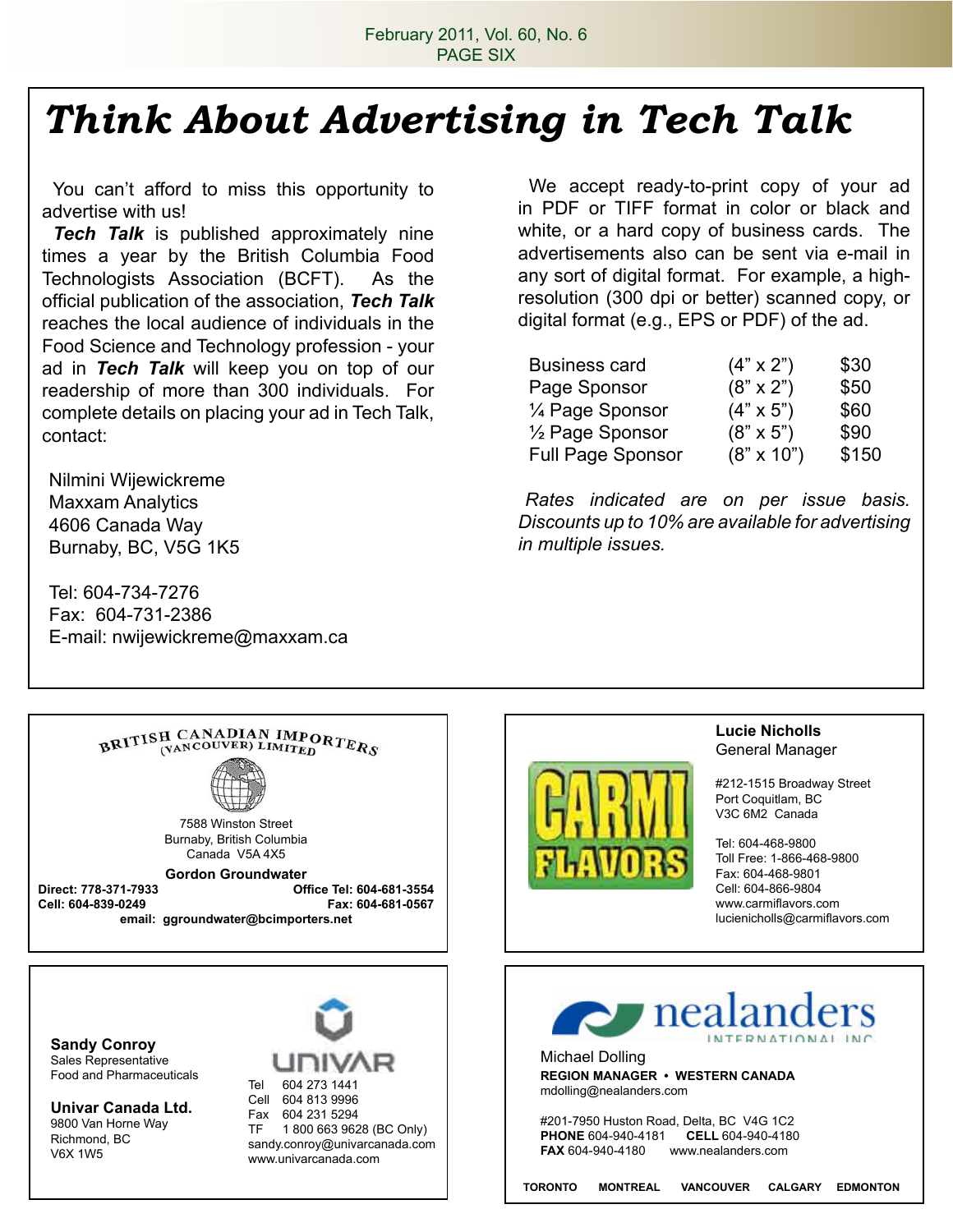February 2011, Vol. 60, No. 6 PAGE SEVEN

# **January BCFT Speaker's Night is a Huge Success – Focus: 'Food Safety in Canada'**

Approximately 90 people attended the very successful BCFT Speaker's Night that was held on January 17 at Maxxam Analytics' location in Burnaby. BCIT Food Technology students Amy Luan, Kendra Coutts and William Hu took the lead role in organizing and hosting this interesting event, which focused on food safety in Canada.

The evening began with Dr. Yemi Ogunrinola, Best Practice Leader for Vantage Foods, speaking on "Building a Better Future for Food Safety". Dr. Ogunrinola highlighted recent recalls that have occurred in the Canadian food industry: the types of products, the reasons and the classes of the recalls. Dr. Ogunrinola emphasized the importance of strong HACCP plans supported by comprehensive prerequisite plans. He conveyed the importance of training, as new issues arise and technologies develop. Above all, he exhibited an air of enthusiasm, and challenged food technologists to be the very best they can be. It was an enlightening talk for all.

After a light meal and networking opportunity, Dr. Rick Holley, Distinguished Professor of the Department of Food Science at the University of Manitoba, spoke on "Sorcery, Sanity and the Safety of Food in Canada". Dr. Holley suggested that the Canadian food system is not as safe as some might believe – in a survey of 36 countries, Canada ranked in the top 50% for illness frequencies. He highlighted concerns with respect to data collection, and the different inspection levels potentially involved in foodborne illness investigations in Canada. He talked about methods used to monitor outbreaks and reduce foodborne illnesses in other countries such as the US and Denmark. He suggested that in order to increase food safety in Canada, industry needs to determine and manage risks, and ensure that food safety plans work. Dr. Holley's talk left everyone with much to think about with respect to food safety in Canada.

The evening closed with a draw for a large number of door prizes.

Special thanks are extended to the speakers for their outstanding presentations; to Maxxam Analytics for donating excellent meeting space; and to the companies listed below who generously donated door prize items:

- 3M
- BC Food Protection Association (BCFPA)
- Cactus Club
- Institute of Food Technology (IFT)
- Maxxam Analytics
- Nealanders International Inc.
- Premium Brands
- Quadra Chemicals Ltd.
- Red Robin
- Ross Food Consulting Inc.
- SGS Canada Inc.
- Snow Cap Enterprises Ltd.



*BCIT Students, Kendra Coutts, William Hu, and Amy Luan organized the event.*



*UBC students, Nina Tan and Angie Dueck, at the registration desk for BCFT Speaker's Night.*



*The speakers: Dr. Yemi Ogunrinola and Dr. Rick Holley.*